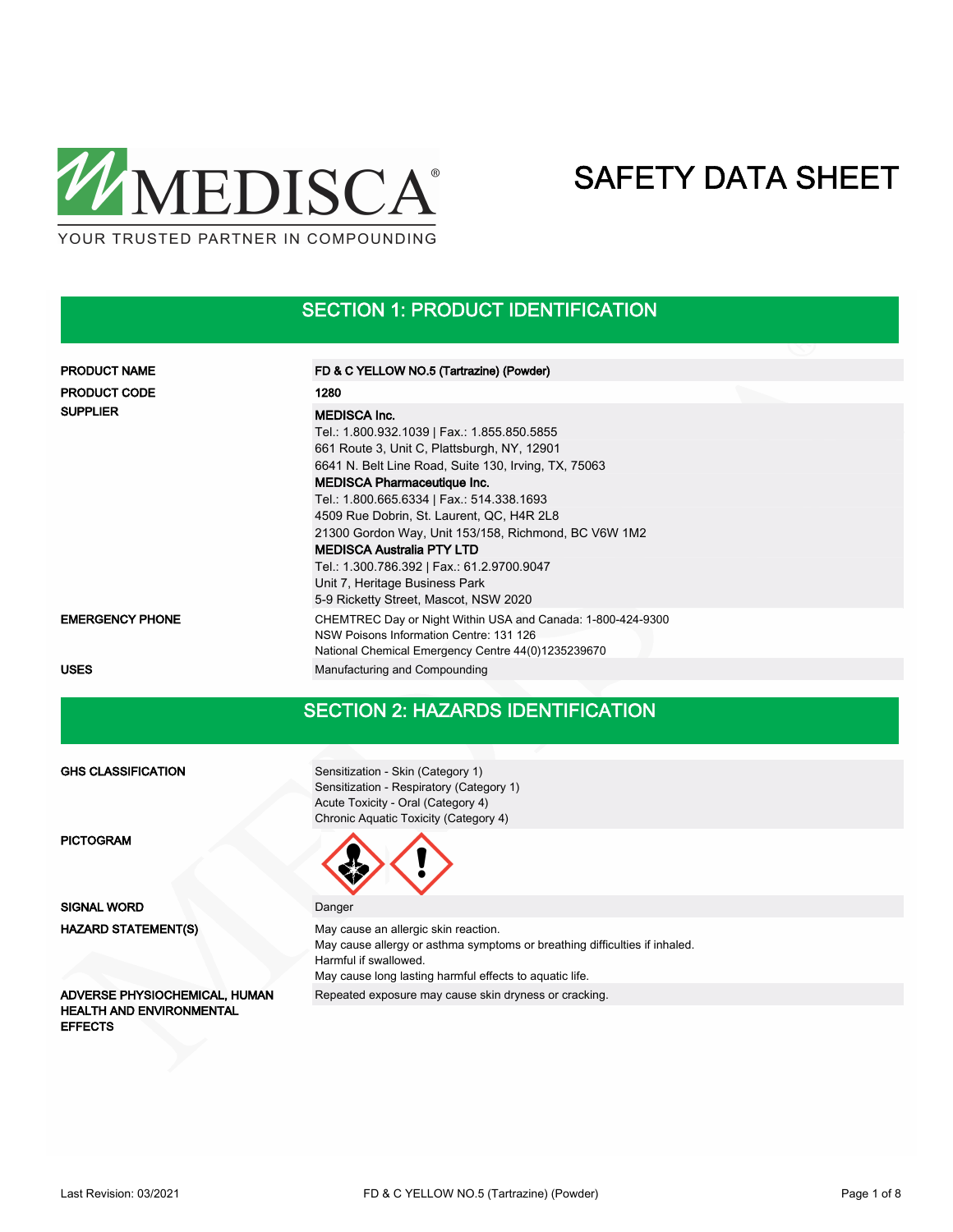

YOUR TRUSTED PARTNER IN COMPOUNDING

| PRECAUTIONARY STATEMENT(S) | <b>Prevention</b>    | Avoid breathing dust/fume/gas/mist/ vapors/spray.<br>Contaminated work clothing must not be allowed out of the workplace.<br>Wear protective gloves.<br>Avoid breathing dust/fume/gas/mist/ vapors/spray.<br>In case of inadequate ventilation wear respiratory protection<br>Wash thoroughly after handling.<br>Do not eat, drink or smoke when using this product.<br>Avoid release to the environment.                                  |                                                                      |                            |   |  |  |
|----------------------------|----------------------|--------------------------------------------------------------------------------------------------------------------------------------------------------------------------------------------------------------------------------------------------------------------------------------------------------------------------------------------------------------------------------------------------------------------------------------------|----------------------------------------------------------------------|----------------------------|---|--|--|
|                            | Response             | IF ON SKIN: Wash with plenty of water. If skin irritation or rash occurs: Get medical<br>advice/attention. Wash contaminated clothing before reuse.<br>IF INHALED: If breathing is difficult, remove person to fresh air and keep comfortable for<br>breathing. If experiencing respiratory symptoms: Call a poison center/doctor.<br>IF SWALLOWED: Immediately call a poison center or medical professional; Rinse mouth.<br>Rinse mouth. |                                                                      |                            |   |  |  |
|                            | Storage              | Not applicable                                                                                                                                                                                                                                                                                                                                                                                                                             |                                                                      |                            |   |  |  |
|                            | <b>Disposal</b>      |                                                                                                                                                                                                                                                                                                                                                                                                                                            | Dispose of contents/container to in accordance with local regulation |                            |   |  |  |
| <b>HMIS CLASSIFICATION</b> | <b>Health Hazard</b> |                                                                                                                                                                                                                                                                                                                                                                                                                                            |                                                                      | Flammability               | 0 |  |  |
|                            | <b>Reactivity</b>    |                                                                                                                                                                                                                                                                                                                                                                                                                                            | 0                                                                    | <b>Personal Protection</b> | E |  |  |

## SECTION 3: COMPOSITION/INFORMATION ON INGREDIENTS

| <b>CHEMICAL NAME</b>                                                                                       | 1H-Pyrazole-3-carboxylic acid, 4,5-dihydro-5-oxo-1-(4-sulfophenyl)-4-((4-sulfophenyl)azo)-,trisodium salt |                   |                  |             |  |  |  |  |
|------------------------------------------------------------------------------------------------------------|-----------------------------------------------------------------------------------------------------------|-------------------|------------------|-------------|--|--|--|--|
| <b>BOTANICAL NAME</b>                                                                                      | Not applicable                                                                                            |                   |                  |             |  |  |  |  |
| <b>SYNONYM</b>                                                                                             | Acid yellow 23; CI 19140; Food yellow 04; E102                                                            |                   |                  |             |  |  |  |  |
| <b>CHEMICAL FORMULA</b>                                                                                    | C <sub>16</sub> H <sub>9</sub> N <sub>4</sub> Na <sub>3</sub> O <sub>9</sub> S <sub>2</sub>               |                   |                  |             |  |  |  |  |
| <b>CAS NUMBER</b>                                                                                          | 1934-21-0                                                                                                 |                   |                  |             |  |  |  |  |
| <b>ALTERNATE CAS NUMBER</b>                                                                                | Not applicable                                                                                            |                   |                  |             |  |  |  |  |
| <b>MOLECULAR WEIGHT</b>                                                                                    | 534.3681                                                                                                  |                   |                  |             |  |  |  |  |
| <b>COMPOSITION</b>                                                                                         | <b>CHEMICAL NAME</b>                                                                                      | <b>CAS NUMBER</b> | <b>EC NUMBER</b> | % BY WEIGHT |  |  |  |  |
|                                                                                                            | FD & C YELLOW NO.5 (Tartrazine)                                                                           | 1934-21-0         | 217-699-5        | 100         |  |  |  |  |
| There are no additional ingredients present which, within the current knowledge of the supplier and in the |                                                                                                           |                   |                  |             |  |  |  |  |

concentrations applicable, are classified as health hazards and hence require reporting in this section. NOTES Anionic, hydrophilic azo dye

## SECTION 4: FIRST-AID MEASURES

| IN CASE OF EYE CONTACT      | Flush with copious amounts of water for 15 minutes, separating eyelids with fingers. If irritation persists seek<br>medical aid. |
|-----------------------------|----------------------------------------------------------------------------------------------------------------------------------|
| IN CASE OF SKIN CONTACT     | Wash with soap & water for 15 minutes. If irritation persists seek medical aid.                                                  |
| <b>IF SWALLOWED</b>         | Call a physician. Wash out mouth with water. Do not induce vomiting without medical advice.                                      |
| IF INHALED                  | Remove to fresh air. If not breathing, give artificial respiration. If breathing is difficult, give oxygen. Call a<br>physician  |
| <b>SYMPTOMS AND EFFECTS</b> | Not expected to present a significant hazard under anticipated conditions of normal use.                                         |

## SECTION 5: FIREFIGHTING MEASURES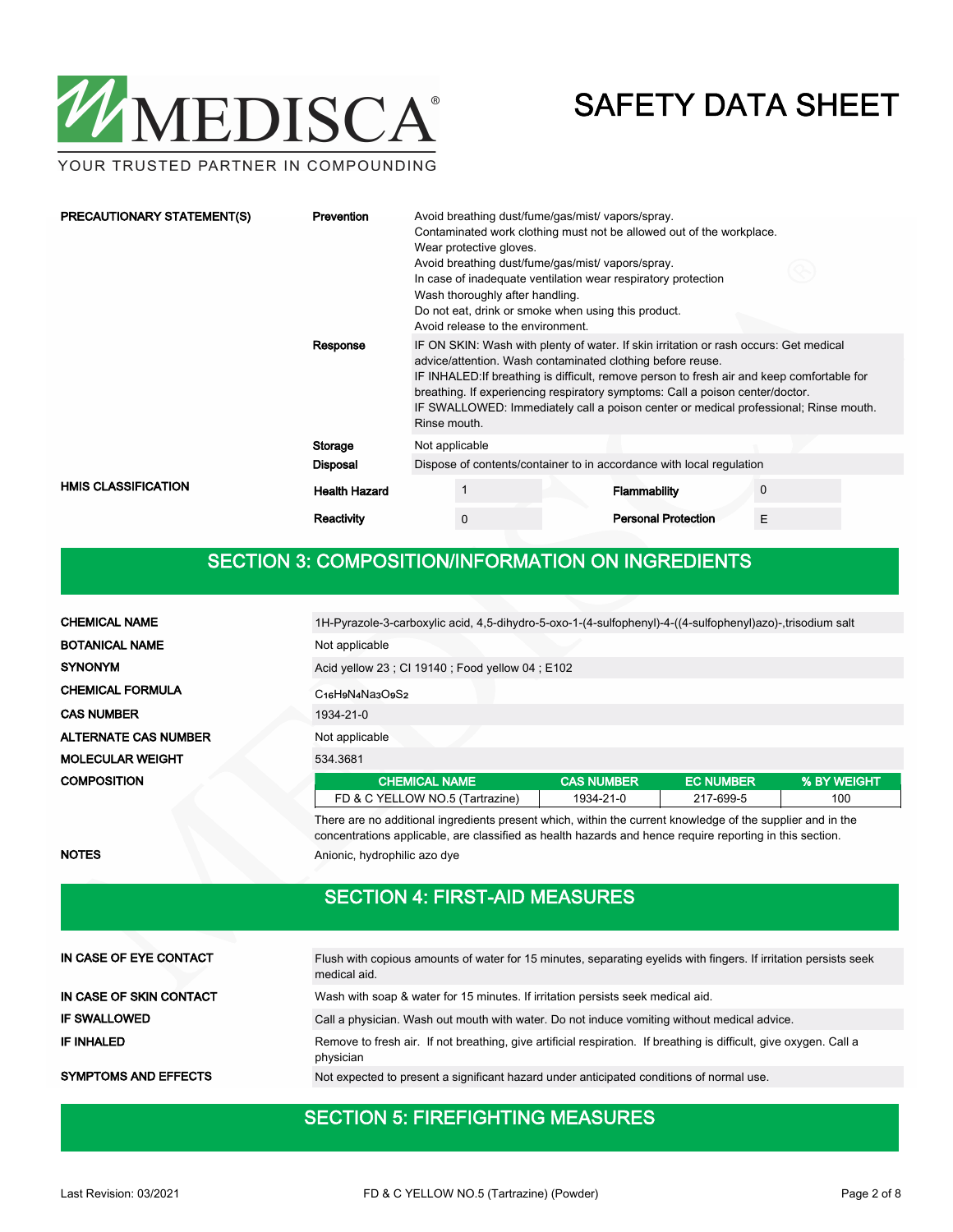

YOUR TRUSTED PARTNER IN COMPOUNDING

| <b>SPECIFIC HAZARDS ARISING FROM</b><br>THE CHEMICAL                   | Azo dyes can be explosive when suspended in air at specific concentrations. This applies in particular to<br>organic azides that have been sensitized by the addition of metal salts or strong acids. Toxic gases are formed<br>by mixing materials of this class with acids, aldehydes, amides, carbamates, cyanides, inorganic fluorides,<br>halogenated organics, isocyanates, ketones, metals, nitrides, peroxides, phenols, epoxides, acyl halides, and<br>strong oxidizing or reducing agents. Flammable gases are formed by mixing materials in this group with alkali<br>metals. Explosive combination can occur with strong oxidizing agents, metal salts, peroxides, and sulfides. |  |  |  |  |
|------------------------------------------------------------------------|----------------------------------------------------------------------------------------------------------------------------------------------------------------------------------------------------------------------------------------------------------------------------------------------------------------------------------------------------------------------------------------------------------------------------------------------------------------------------------------------------------------------------------------------------------------------------------------------------------------------------------------------------------------------------------------------|--|--|--|--|
| <b>FLAMMABLE PROPERTIES</b>                                            | May be combustible at high temperature                                                                                                                                                                                                                                                                                                                                                                                                                                                                                                                                                                                                                                                       |  |  |  |  |
| <b>HAZARDOUS COMBUSTION PRODUCTS</b>                                   | Under fire conditions, hazardous fumes will be present.                                                                                                                                                                                                                                                                                                                                                                                                                                                                                                                                                                                                                                      |  |  |  |  |
| <b>SUITABLE &amp; UNSUITABLE</b><br><b>EXTINGUISHING MEDIA</b>         | <b>Small fire:</b> dry chemical, CO <sub>2</sub> or water spray. Large fire: dry chemical, CO <sub>2</sub> , alcohol resistant foam or water<br>spray. Do not get water inside containers.                                                                                                                                                                                                                                                                                                                                                                                                                                                                                                   |  |  |  |  |
| <b>PROTECTIVE EQUIPMENT AND</b><br><b>PRECAUTIONS FOR FIREFIGHTERS</b> | Wear self-contained breathing apparatus and protective clothing to prevent contact with skin and eyes.                                                                                                                                                                                                                                                                                                                                                                                                                                                                                                                                                                                       |  |  |  |  |

|                                                         | <b>SECTION 6: ACCIDENTAL RELEASE MEASURES</b>                                                                                                                                                                                                                                                                                                                                                                                                                                                                                                                                                                                                       |
|---------------------------------------------------------|-----------------------------------------------------------------------------------------------------------------------------------------------------------------------------------------------------------------------------------------------------------------------------------------------------------------------------------------------------------------------------------------------------------------------------------------------------------------------------------------------------------------------------------------------------------------------------------------------------------------------------------------------------|
|                                                         |                                                                                                                                                                                                                                                                                                                                                                                                                                                                                                                                                                                                                                                     |
| PERSONAL PRECAUTIONS                                    | Wear respiratory protection. Avoid dust formation. Avoid breathing vapours, mist or gas. Ensure adequate<br>ventilation. Evacuate personnel to safe areas. Avoid breathing dust.                                                                                                                                                                                                                                                                                                                                                                                                                                                                    |
| <b>METHODS &amp; MATERIAL FOR</b><br><b>CONTAINMENT</b> | On land, sweep or shovel into suitable containers. Minimize generation of dust.                                                                                                                                                                                                                                                                                                                                                                                                                                                                                                                                                                     |
| <b>CLEANUP PROCEDURE</b>                                | Do not touch damaged containers or spilled material unless wearing appropriate protective clothing. Wear<br>respirator, chemical safety goggles, rubber boots and heavy rubber gloves. Stop leak if you can do it without<br>risk. Prevent entry into waterways, sewers, basements or confined areas. Shut off all sources of ignition.<br>Evacuate the area. If necessary, employ water fog to disperse the vapors. Absorb the matter with compatible<br>vermiculite or other absorbing material. Place in a suitable container and retain for disposal. Ventilate and clean<br>the affected area. Do not flush into sewerage system or to drains. |
| <b>REFERENCE TO OTHER SECTIONS</b>                      | See Section 7 for information on safe handling. See Section 8 for information on personal protection equipment.<br>See Section 13 for disposal information.                                                                                                                                                                                                                                                                                                                                                                                                                                                                                         |
|                                                         | <b>SECTION 7: HANDLING AND STORAGE</b>                                                                                                                                                                                                                                                                                                                                                                                                                                                                                                                                                                                                              |
| PRECAUTIONS FOR SAFE HANDLING                           | Do not inhale. Avoid contact with eyes, skin and clothing. Avoid prolonged or repeated exposure. Wash<br>thoroughly after handling. Store away from incompatible materials, in a well-ventilated area. Eliminate all<br>sources of ignition. Store in accordance with local regulations. Do not store in unlabeled containers.<br>Containers that have been opened must be carefully resealed and kept upright to prevent leakage. Use<br>appropriate containment to avoid environmental contamination.                                                                                                                                             |
| <b>CONDITIONS FOR SAFE STORAGE</b>                      | Store away from incompatible materials, in a well-ventilated area. Eliminate all sources of ignition. Store in                                                                                                                                                                                                                                                                                                                                                                                                                                                                                                                                      |

accordance with local regulations. Do not store in unlabeled containers. Containers that have been opened must be carefully resealed and kept upright to prevent leakage. Use appropriate containment to avoid environmental contamination. STORAGE CONDITIONS Store in original container, tightly sealed, protected from direct sunlight and moisture.

SPECIFIC END USE(S) See Section 1

### SECTION 8: EXPOSURE CONTROLS/ PERSONAL PROTECTION

| Chemical Name: FD & C YELLOW NO.5 (Tartrazine) CAS #: 1934-21-0 |         |     |                   |                                            |                   |             |            |          |              |
|-----------------------------------------------------------------|---------|-----|-------------------|--------------------------------------------|-------------------|-------------|------------|----------|--------------|
|                                                                 | Countrv |     |                   | Limit value-8 hours Limit value-Short Term |                   | <b>IDLH</b> | <b>REL</b> | Advisory | <b>Notes</b> |
|                                                                 |         | ppm | mq/m <sup>3</sup> | ppm'                                       | mg/m <sup>3</sup> |             |            |          |              |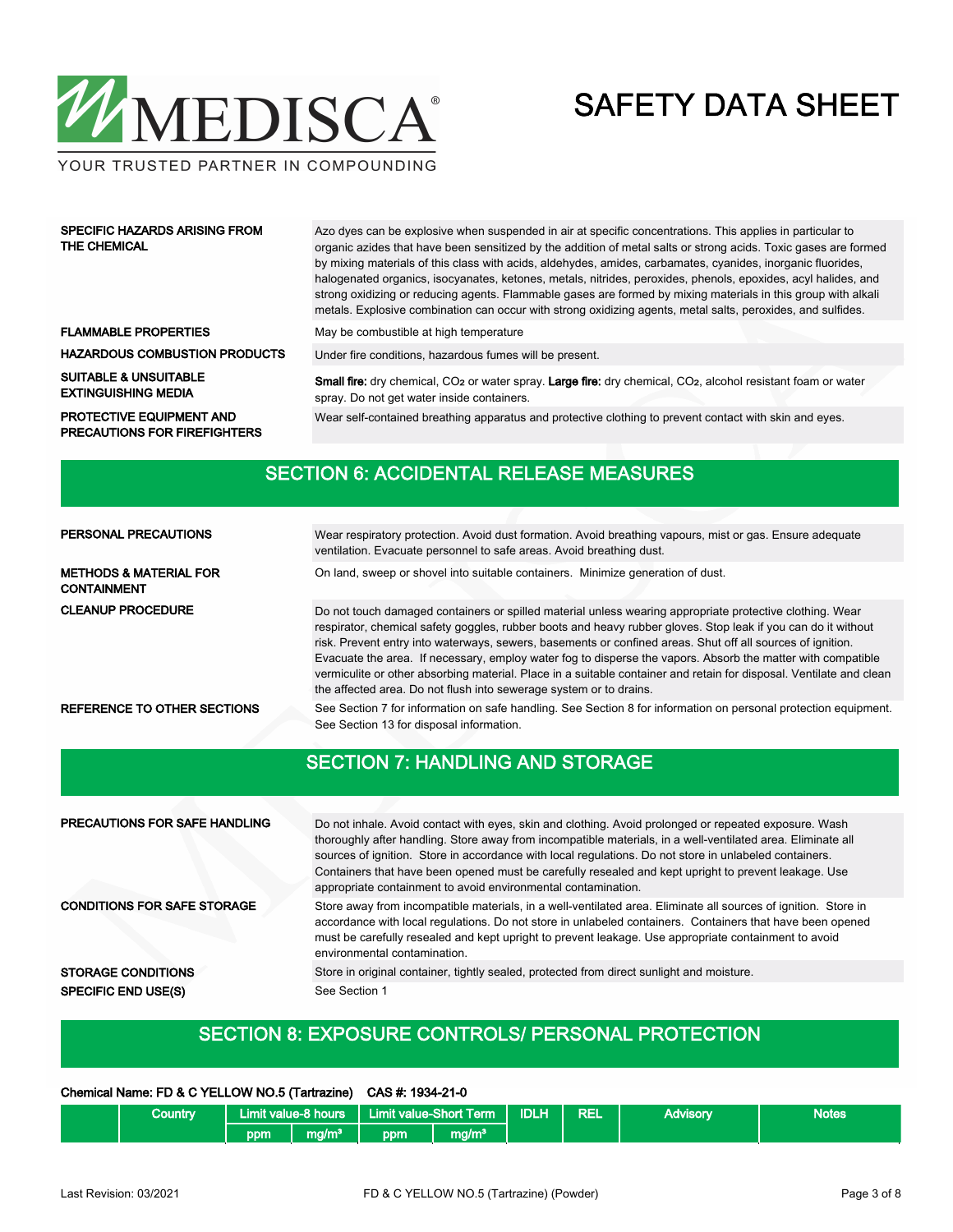

YOUR TRUSTED PARTNER IN COMPOUNDING

| <b>OSHA</b>   | <b>USA</b>         | N/L | N/L | IN/L | N/L | IN/L | N/L | N/A | N/A  |
|---------------|--------------------|-----|-----|------|-----|------|-----|-----|------|
| <b>ACGIH</b>  | <b>USA</b>         | N/L | N/L | N/L  | N/L | N/L  | N/L | N/A | N/A  |
| <b>NIOSH</b>  | <b>USA</b>         | N/L | N/L | N/L  | N/L | N/L  | N/L | N/A | IN/A |
| <b>WEEL</b>   | <b>USA</b>         | N/L | N/L | N/L  | N/L | IN/L | N/L | N/A | N/A  |
| <b>HSIS</b>   | Australia          | N/L | N/L | N/L  | N/L | N/L  | N/L | N/A | N/A  |
| <b>HSE</b>    | <b>UK</b>          | N/L | N/L | N/L  | N/L | N/L  | N/L | N/A | N/A  |
| <b>GESTIS</b> | <b>Add Country</b> | N/L | N/L | N/L  | N/L | IN/L | N/L | N/A | IN/A |

N/L = Not listed ; N/A = Not Available

PELs are 8-hour TWAs = Limit value - Eight hours

Ceiling or Short-Term TWA = STEL = Limit value - Short term

### EXPOSURE GUIDELINES

Consult local authorities for provincial or state exposure limits. Particulates not otherwise regulated respirable fraction 5 mg/m<sup>3</sup>

### PERSONAL PROTECTIVE EQUIPMENT

Eyes: Wear appropriate protective eyeglasses or chemical safety goggles as described by WHMIS or OSHA's eye and face protection regulations in 29 CFR 1910.133 or European Standard EN166. Skin: Wear appropriate gloves to prevent skin exposure. Clothing: Wear appropriate protective clothing to minimize contact with skin. Respirators: Follow WHMIS or OSHA respirator regulations found in 29 CFR 1910.134 or European Standard EN 149. Use a NIOSH/MSHA or European Standard EN 149 approved respirator if exposure limits are exceeded or if irritation or other symptoms are experienced. Thermal Hazards: For products representing a thermal hazard, appropriate Personal Protective Equipment should be used.

SPECIFIC ENGINEERING CONTROLS Adequate mechanical ventilation. Fumehood, eye wash station, and safety shower.

## **SECTION 9: PHYSICAL AND CHEMICAL PROPERTIES**

| <b>PHYSICAL STATE</b>                      | Solid    |                                         |  |                                                      |               |  |                                                      |                |  |  |  |
|--------------------------------------------|----------|-----------------------------------------|--|------------------------------------------------------|---------------|--|------------------------------------------------------|----------------|--|--|--|
| <b>DESCRIPTION</b>                         |          | Yellow-orange hygroscopic powder.       |  |                                                      |               |  |                                                      |                |  |  |  |
| <b>SOLUBILITY</b>                          |          | Soluble in water; insoluble in ethanol. |  |                                                      |               |  |                                                      |                |  |  |  |
| <b>ODOR</b>                                | Odorless |                                         |  |                                                      |               |  |                                                      |                |  |  |  |
| <b>FLAMMABILITY</b>                        |          | May be combustible at high temperature  |  |                                                      |               |  |                                                      |                |  |  |  |
| <b>AUTO-IGNITION</b><br><b>TEMPERATURE</b> |          | Not available                           |  | <b>BOILING POINT</b>                                 | Not available |  | <b>DECOMPOSITION</b><br><b>TEMPERATURE</b>           | Not available  |  |  |  |
| <b>EVAPORATION RATE</b>                    |          | Not available                           |  | <b>EXPLOSIVE LIMIT</b>                               | Not available |  | <b>FLASH POINT</b>                                   | Not available  |  |  |  |
| log P<br>(OCTANOL-WATER)                   |          | $-10.17$ (est.)                         |  | <b>LOWER FLAMMABLE/</b><br><b>EXPLOSIVE LIMIT(S)</b> | Not available |  | <b>MELTING/FREEZING</b><br><b>POINT</b>              | >300°C, >572°F |  |  |  |
| <b>ODOR THRESHOLD</b>                      |          | Not available                           |  | <b>OXIDIZING PROPERTY</b>                            | Not available |  | pH                                                   | 7.5(1%)        |  |  |  |
| <b>RELATIVE DENSITY</b><br>$(WATER = 1)$   |          | 1.93                                    |  | <b>SPECIFIC GRAVITY</b>                              | Not available |  | <b>UPPER FLAMMABLE/</b><br><b>EXPLOSIVE LIMIT(S)</b> | Not available  |  |  |  |
| <b>VAPOR DENSITY</b><br>$(AIR = 1)$        |          | Not available                           |  | <b>VAPOR PRESSURE</b>                                | Not available |  | <b>VISCOSITY</b>                                     | Not available  |  |  |  |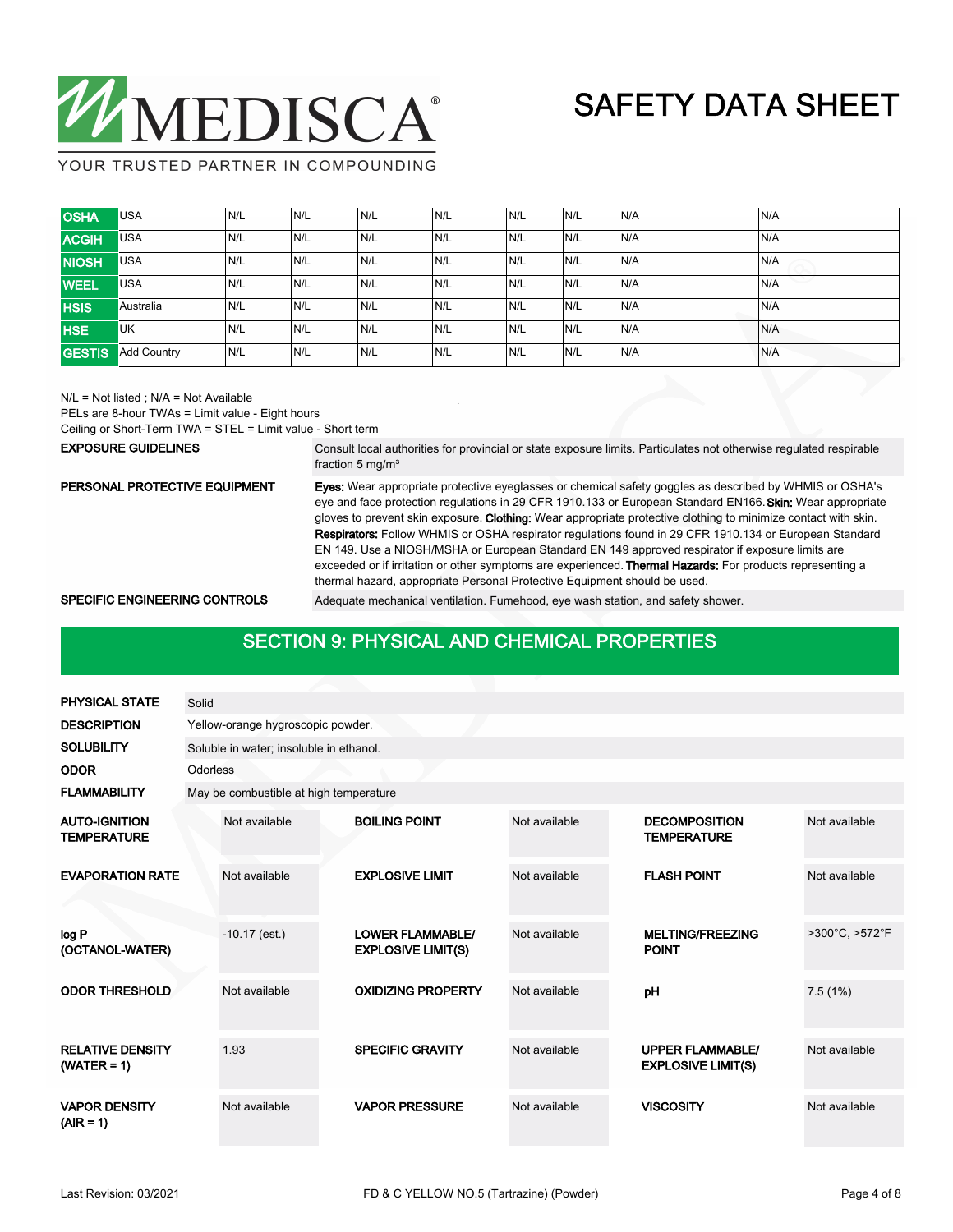

The physical data presented above are typical values and should not be construed as a specification.

### SECTION 10: STABILITY AND REACTIVITY

| REACTIVITY                          | Azo dyes can be explosive when suspended in air at specific concentrations.               |
|-------------------------------------|-------------------------------------------------------------------------------------------|
| CHEMICAL STABILITY                  | Stable under recommended storage conditions. Color remains stable at pH: 2-11             |
| INCOMPATIBLE MATERIALS              | Strong oxidants and reducing agents may destroy color.                                    |
| HAZARDOUS DECOMPOSITION<br>PRODUCTS | Toxic fumes of carbon monoxide, carbon dioxide, nitrogen oxides and other gases may occur |
| HAZARDOUS POLYMERIZATION            | Will not occur                                                                            |
| POSSIBLITY OF HAZARDOUS<br>REACTION | Not established                                                                           |
| <b>CONDITIONS TO AVOID</b>          | Moisture, sunlight and extreme temperatures.<br>Absorbs humidity from air. (Hygroscopic)  |

### SECTION 11: TOXICOLOGICAL INFORMATION

| <b>ACUTE TOXICITY</b>                                             | Oral: Rat: LD50: (mg/kg): 1000<br>Dermal: Rabbit LD50: (mg/kg): Not available<br>Inhalation: Rat: LC50: (mg/L/4hr): Not available                                                                                                                                                                                                                                                                                                                                                                                                                                                                                           |                                                                                                                                                 |  |  |  |  |
|-------------------------------------------------------------------|-----------------------------------------------------------------------------------------------------------------------------------------------------------------------------------------------------------------------------------------------------------------------------------------------------------------------------------------------------------------------------------------------------------------------------------------------------------------------------------------------------------------------------------------------------------------------------------------------------------------------------|-------------------------------------------------------------------------------------------------------------------------------------------------|--|--|--|--|
| <b>SKIN CORROSION/IRRITATION</b>                                  | contact.                                                                                                                                                                                                                                                                                                                                                                                                                                                                                                                                                                                                                    | Based on available data, the classification criteria are not met. May be moderately irritating to the skin on                                   |  |  |  |  |
| <b>SERIOUS EYE DAMAGE/EYE</b><br><b>IRRITATION</b>                | Based on available data, the classification criteria are not met. May be moderately irritating to the eyes.                                                                                                                                                                                                                                                                                                                                                                                                                                                                                                                 |                                                                                                                                                 |  |  |  |  |
| <b>RESPIRATORY SENSITIZATION</b>                                  | There have been numerous reports of reactions to tartrazine including angioedema, asthma, urticaria, and<br>anaphylactic shock. Some of the reports have dealt with crosssensitivity, especially with aspirin, although the<br>connection with aspirin has been questioned. A suggested incidence of tartrazine sensitivity is 1 in 10 000. The<br>mechanism of the reactions may not necessarily be immunological. The Food Advisory Committee considered<br>that tartrazine posed no more problems than other colours or food ingredients and recommended that the<br>continued use of tartrazine in food was acceptable. |                                                                                                                                                 |  |  |  |  |
| <b>SKIN SENSITIZATION</b>                                         | Based on available data, the classification criteria are not met.<br>Suspected skin sensitiser: The Toolbox profiler Protein binding alerts for skin sensitization byOASIS v1.3 gives<br>an alert for skin sensitisation.                                                                                                                                                                                                                                                                                                                                                                                                   |                                                                                                                                                 |  |  |  |  |
| <b>GERM CELL MUTAGENICITY</b>                                     | Based on available data, the classification criteria are not met.<br>Suspected mutagen: The Toolbox profiler in vitro mutagenicity (Ames test) alerts by ISS gives an alert for<br>mutagenicity; The Toolbox profiler Protein binding alerts for Chromosomal aberration by OASIS v1.1 gives an<br>alert for mutagenicity.                                                                                                                                                                                                                                                                                                   |                                                                                                                                                 |  |  |  |  |
| <b>CARCINOGENICITY</b>                                            | <b>OSHA</b>                                                                                                                                                                                                                                                                                                                                                                                                                                                                                                                                                                                                                 | FD & C YELLOW NO.5 (Tartrazine) is not listed.                                                                                                  |  |  |  |  |
|                                                                   | <b>NTP</b>                                                                                                                                                                                                                                                                                                                                                                                                                                                                                                                                                                                                                  | FD & C YELLOW NO.5 (Tartrazine) is not listed.                                                                                                  |  |  |  |  |
|                                                                   | <b>IARC</b>                                                                                                                                                                                                                                                                                                                                                                                                                                                                                                                                                                                                                 | FD & C YELLOW NO.5 (Tartrazine) is not evaluated.                                                                                               |  |  |  |  |
|                                                                   | California<br>Proposition 65                                                                                                                                                                                                                                                                                                                                                                                                                                                                                                                                                                                                | This product does not contain any chemicals known to the State of California to cause<br>cancer, birth defects, or any other reproductive harm. |  |  |  |  |
| ADDITIONAL CARCINOGENICITY<br><b>INFORMATION</b>                  | Based on available data, the classification criteria are not met.<br>Suspected carcinogen: The Toolbox profiler Carcinogenicity (genotox and nongenotox) alerts by ISS gives an<br>alert for carcinogenicity; equivocal carcinogenicity data according to ISSCAN.                                                                                                                                                                                                                                                                                                                                                           |                                                                                                                                                 |  |  |  |  |
| <b>REPRODUCTIVE TOXICITY</b>                                      | Due to lack of data the classification is not possible.                                                                                                                                                                                                                                                                                                                                                                                                                                                                                                                                                                     |                                                                                                                                                 |  |  |  |  |
| <b>SPECIFIC TARGET ORGAN TOXICITY -</b><br><b>SINGLE EXPOSURE</b> | Due to lack of data the classification is not possible.                                                                                                                                                                                                                                                                                                                                                                                                                                                                                                                                                                     |                                                                                                                                                 |  |  |  |  |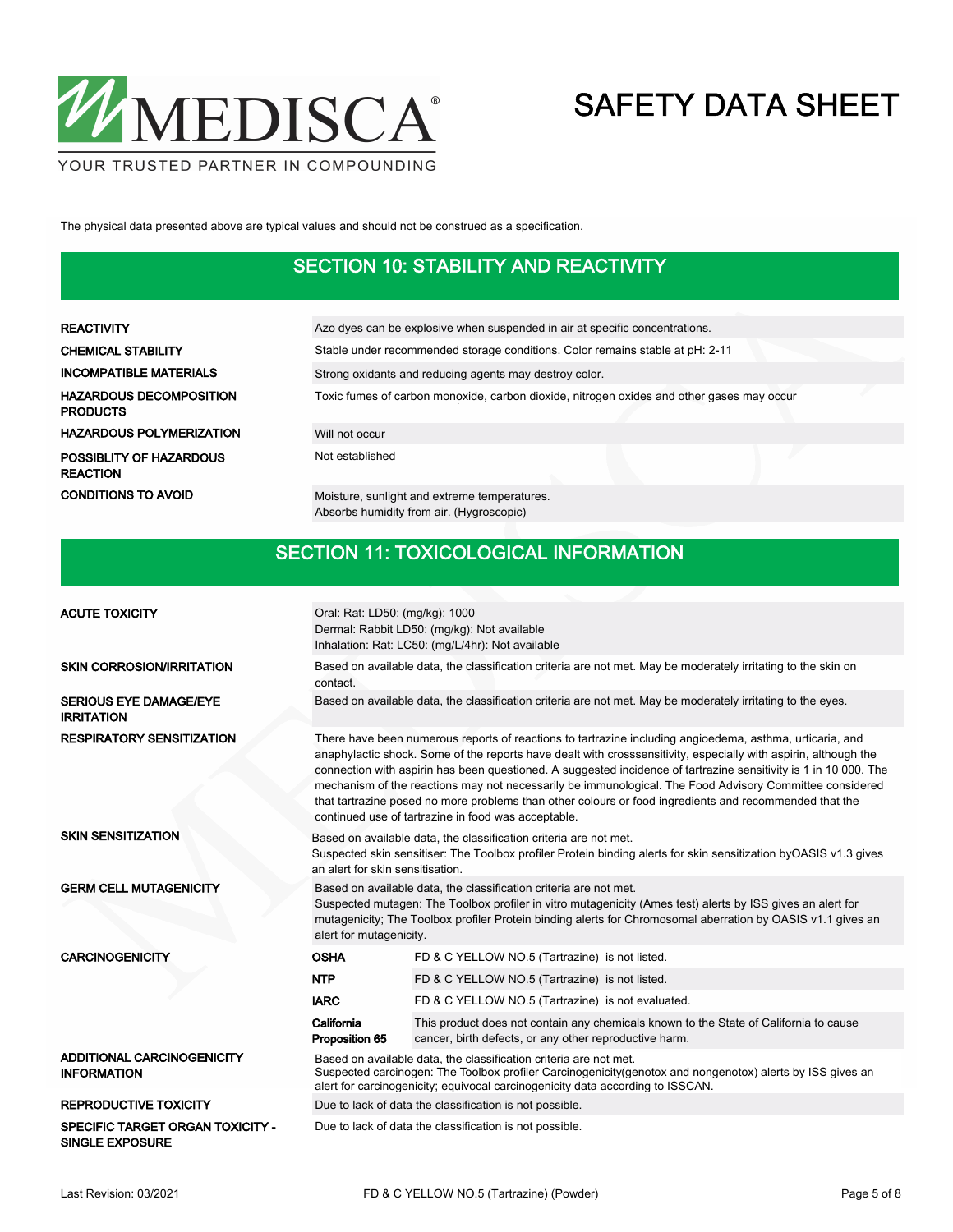# WMEDISCA®

# SAFETY DATA SHEET

YOUR TRUSTED PARTNER IN COMPOUNDING

| <b>ASPIRATION HAZARDS</b><br>Due to lack of data the classification is not possible.<br>Not expected to present a significant hazard under anticipated conditions of normal use.<br>SIGNS AND SYMPTOMS OF<br><b>EXPOSURE</b><br>Data from animal and human studies have not convincingly demonstrated that Tartrazine is able to induce an<br>immune mediated (hypersensitivity) response, and the adverse reactions reported in humans following<br>exposure to Tartrazine appear to be intolerance reactions. Tartrazine may induce intolerance reactions in a<br>small fraction of the population. Sensitive individuals may react at dose levels within the ADI of 7.5 mg/kg<br>bw/day.<br>POTENTIAL HEALTH EFFECTS<br>Inhalation<br>May be harmful if inhaled. May cause respiratory tract irritation. May cause difficulty<br>breathing. May cause drowsiness or dizziness.<br>May be harmful if swallowed. Ingestion may result in gastric disturbances and diarrhea.<br>Ingestion<br><b>Skin</b><br>May be harmful if absorbed through skin. May cause skin irritation. Over exposed person<br>may notice coloration of skin (same as handled). May cause an allergic skin reaction.<br>May cause eye irritation.<br>Eyes | SPECIFIC TARGET ORGAN TOXICITY -<br><b>REPEATED EXPOSURE</b> | Due to lack of data the classification is not possible. |  |  |  |  |  |  |
|-----------------------------------------------------------------------------------------------------------------------------------------------------------------------------------------------------------------------------------------------------------------------------------------------------------------------------------------------------------------------------------------------------------------------------------------------------------------------------------------------------------------------------------------------------------------------------------------------------------------------------------------------------------------------------------------------------------------------------------------------------------------------------------------------------------------------------------------------------------------------------------------------------------------------------------------------------------------------------------------------------------------------------------------------------------------------------------------------------------------------------------------------------------------------------------------------------------------------------------|--------------------------------------------------------------|---------------------------------------------------------|--|--|--|--|--|--|
|                                                                                                                                                                                                                                                                                                                                                                                                                                                                                                                                                                                                                                                                                                                                                                                                                                                                                                                                                                                                                                                                                                                                                                                                                                   |                                                              |                                                         |  |  |  |  |  |  |
|                                                                                                                                                                                                                                                                                                                                                                                                                                                                                                                                                                                                                                                                                                                                                                                                                                                                                                                                                                                                                                                                                                                                                                                                                                   |                                                              |                                                         |  |  |  |  |  |  |
|                                                                                                                                                                                                                                                                                                                                                                                                                                                                                                                                                                                                                                                                                                                                                                                                                                                                                                                                                                                                                                                                                                                                                                                                                                   |                                                              |                                                         |  |  |  |  |  |  |
|                                                                                                                                                                                                                                                                                                                                                                                                                                                                                                                                                                                                                                                                                                                                                                                                                                                                                                                                                                                                                                                                                                                                                                                                                                   |                                                              |                                                         |  |  |  |  |  |  |
|                                                                                                                                                                                                                                                                                                                                                                                                                                                                                                                                                                                                                                                                                                                                                                                                                                                                                                                                                                                                                                                                                                                                                                                                                                   |                                                              |                                                         |  |  |  |  |  |  |
|                                                                                                                                                                                                                                                                                                                                                                                                                                                                                                                                                                                                                                                                                                                                                                                                                                                                                                                                                                                                                                                                                                                                                                                                                                   |                                                              |                                                         |  |  |  |  |  |  |

## SECTION 12: ECOLOGICAL INFORMATION

| <b>TOXICITY</b>                  | EC50: 48 Hr: Crustacea: (mg/L): 125<br>LC50: 96 Hr: Fish: (mg/L): 120<br>EC50: 72 Hr: Algae: Freshwater Algae: (mg/L): 125                                         |  |  |  |  |  |
|----------------------------------|--------------------------------------------------------------------------------------------------------------------------------------------------------------------|--|--|--|--|--|
| PERSISTENCE AND DEGRADABILITY    | Suspected persistent in the environment: The Danish QSAR database contains information indicating that the<br>substance is predicted as non readily biodegradable. |  |  |  |  |  |
| <b>BIOACCUMULATIVE POTENTIAL</b> | Log Pow: -10.17                                                                                                                                                    |  |  |  |  |  |
| <b>MOBILITY IN SOIL</b>          | Solubility in water: 20.0 g/100mL (25°C) (Soluble in water)                                                                                                        |  |  |  |  |  |
| <b>OTHER ADVERSE EFFECTS</b>     | Not available                                                                                                                                                      |  |  |  |  |  |
|                                  | This product is not intended to be released into the environment                                                                                                   |  |  |  |  |  |

## SECTION 13: DISPOSAL CONSIDERATIONS

| <b>WASTE DISPOSAL</b> | Dispose of in accordance with federal / local laws and regulations. Avoid release into the environment. |
|-----------------------|---------------------------------------------------------------------------------------------------------|

## SECTION 14: TRANSPORT INFORMATION

| UN PROPER SHIPPING NAME | Not dangerous good |  |  |  |
|-------------------------|--------------------|--|--|--|
| UN NUMBER               | Not applicable     |  |  |  |
| <b>CLASS</b>            | Not applicable     |  |  |  |
| <b>PACKING GROUP</b>    | Not applicable     |  |  |  |
|                         |                    |  |  |  |

**AUSTRALIA** 

HAZCHEM

EU

TRANSPORT IN BULK ACCORDING TO ANNEX II OF MARPOL 73/78 AND THE IBC CODE

Not listed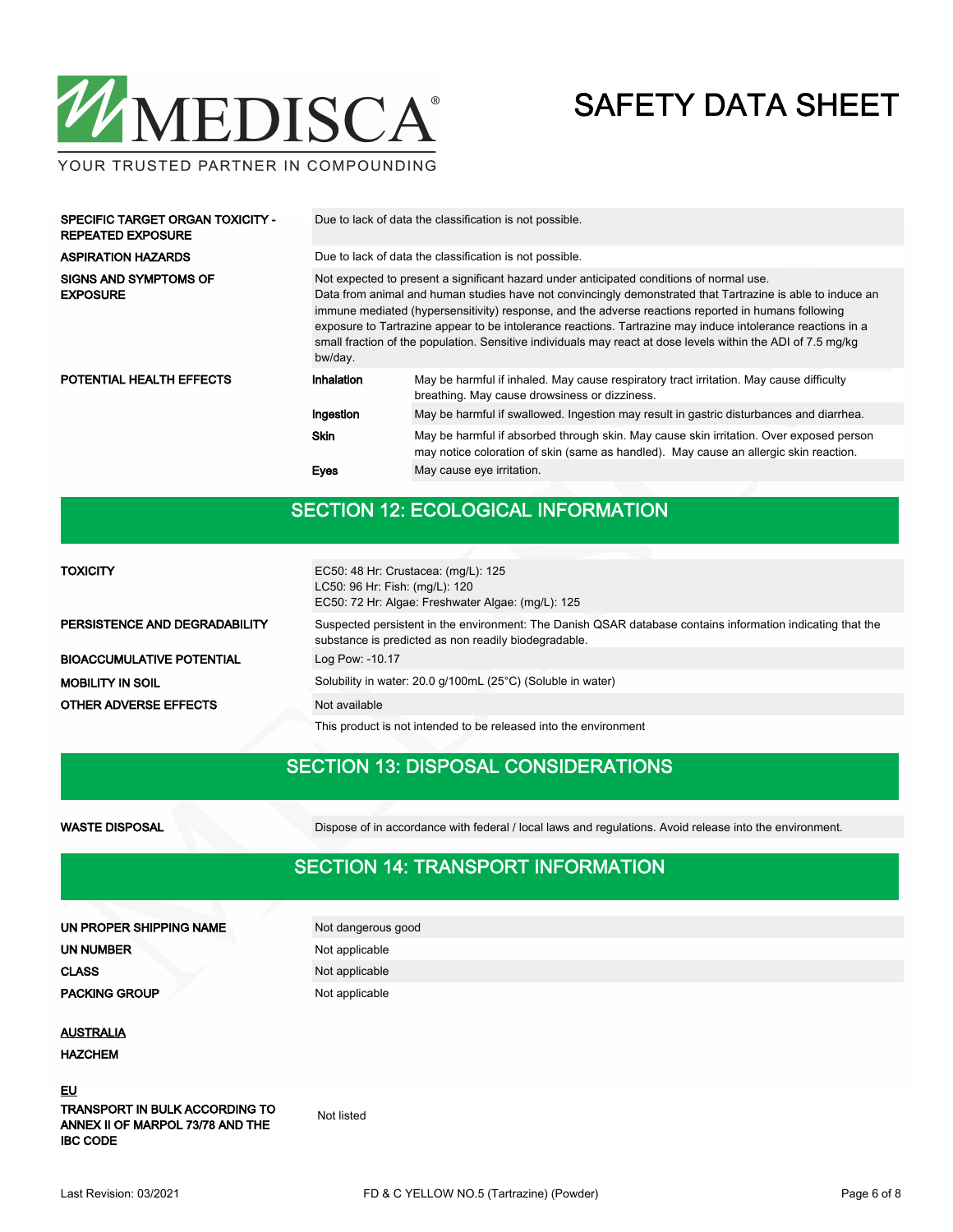

ENVIRONMENTAL HAZARDS Not available SPECIAL SHIPPING INFORMATION Not applicable

### SECTION 15: REGULATORY INFORMATION

### UNITED STATES REGULATIONS

| <b>Chemical Name</b><br>& CAS               | <b>CERCLA</b><br><b>40 CFR</b><br>Part 302.4 | <b>SARA (Title III)</b><br><b>40 CFR</b><br>Part 372.65 | <b>Appendix A</b> | EPA 40 CFR Part 355<br><b>Appendix B</b> | <b>Pennsylvania</b> | Right-to-know<br><b>New Jersey</b> | Massachusetts | California<br>Prop 65 |
|---------------------------------------------|----------------------------------------------|---------------------------------------------------------|-------------------|------------------------------------------|---------------------|------------------------------------|---------------|-----------------------|
| FD & C YELLOW NO.5<br>Tartrazine) 1934-21-0 | N/L                                          | N/L                                                     | N/L               | N/L                                      | N/L                 | N/L                                | N/L           | N/L                   |

N/L = Not Listed; X = Listed

### AUSTRALIAN REGULATIONS

| <b>Chemical Name</b><br>& CAS | <b>Poisons and Therapeutic</b><br><b>Goods Regulation</b> | <b>Therapeutic Goods</b><br>Act | Code of Practices -<br><b>Illicit Drug</b><br><b>Precursors</b> |  |
|-------------------------------|-----------------------------------------------------------|---------------------------------|-----------------------------------------------------------------|--|
| FD & C YELLOW NO.5            | N/L                                                       | N/L                             | N/L                                                             |  |
| (Tartrazine) 1934-21-0        |                                                           |                                 |                                                                 |  |

 $N/I = N$ ot Listed

### EU REGULATIONS

| <b>Chemical Name</b><br>& CAS                   | <b>REACH</b><br><b>ANNEX</b><br>XVII | <b>REACH</b><br><b>ANNEX</b><br>XIV | EC.<br>1005/2009 | EC.<br>850/2004 | EC.<br>1107/2009 | EC<br>649/2012 | EC<br>2012/118 |
|-------------------------------------------------|--------------------------------------|-------------------------------------|------------------|-----------------|------------------|----------------|----------------|
| FD & C YELLOW NO.5<br>1934-21-0<br>(Tartrazine) | N/L                                  | N/L                                 | N/L              | N/L             | N/L              | N/L            | N/L            |

 $N/L = Not$  Listed;  $X =$  Listed

Any EU regulation not listed above is not applicable to this product.

### SECTION 16: OTHER INFORMATION

ABBREVIATIONS AND ACRONYMS

### REFERENCES Available upon request

ACGIH - American Conference of Governmental Industrial Hygienists; AIHA WEEL – American Industrial Hygiene Association Workplace Environment Exposure Levels; CAESAR - Computer Assisted Evaluation of industrial chemical Substances According to Regulations; CAS - Chemical Abstract Service; CERCLA -Comprehensive Environmental Response, Compensation, and Liability Act; EC50 – Effective Concentration, 50%; EPA – Environmental Protection Agency; GHS – Global Harmonized System; HMIS – Hazardous Materials Information System; HSE – Health and Safety Executive; HSIS – Hazardous Substances Information System; IARC – International Agency for Research on Cancer; IDLH - Immediately Dangerous to Life or Health; IRFMN – Ready Biodegradability Model; ISS – Instituto Superiore Sanità; LC50 – Lethal Concentration, 50%; LD50 – Lethal Dose, 50%; MSHA - Mine Safety and Health Administration; NIOSH – National Institute for Occupational Safety and Health; NTP – National Toxicology Program; OSHA PEL – Occupational Safety & Health Administration Permissible Exposure Limits; QSAR - Quantitative Structure-activity relationship; REL -Recommended Exposure Limit; SARA – Superfund Amendments and Reauthorization Act; STEL – Short Term Exposure Limit; TLV – Threshold Limit Value; TWA – Time Weighted Average; WHMIS – Workplace Hazardous Materials Information System